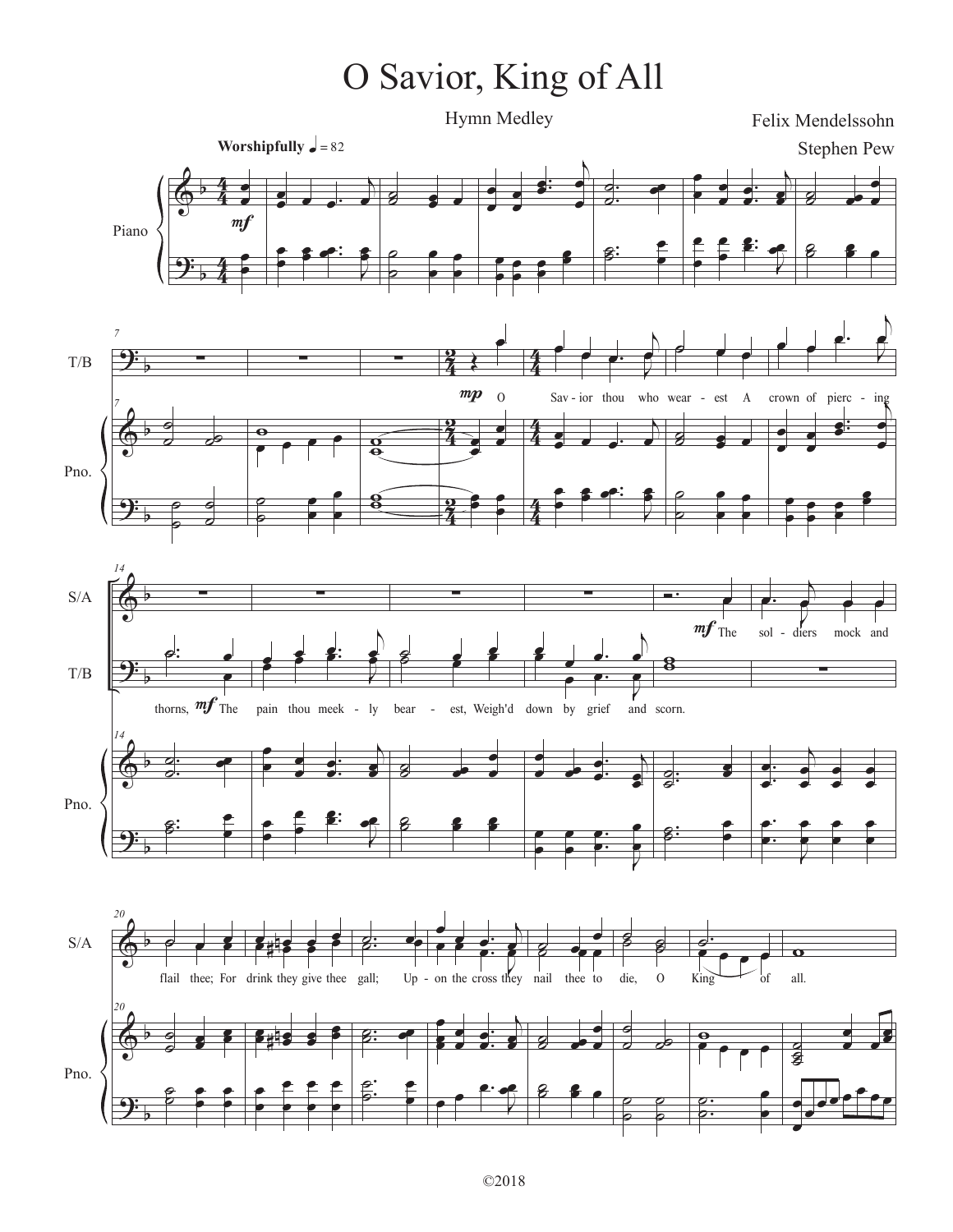<sup>2</sup> O Savior, King of All

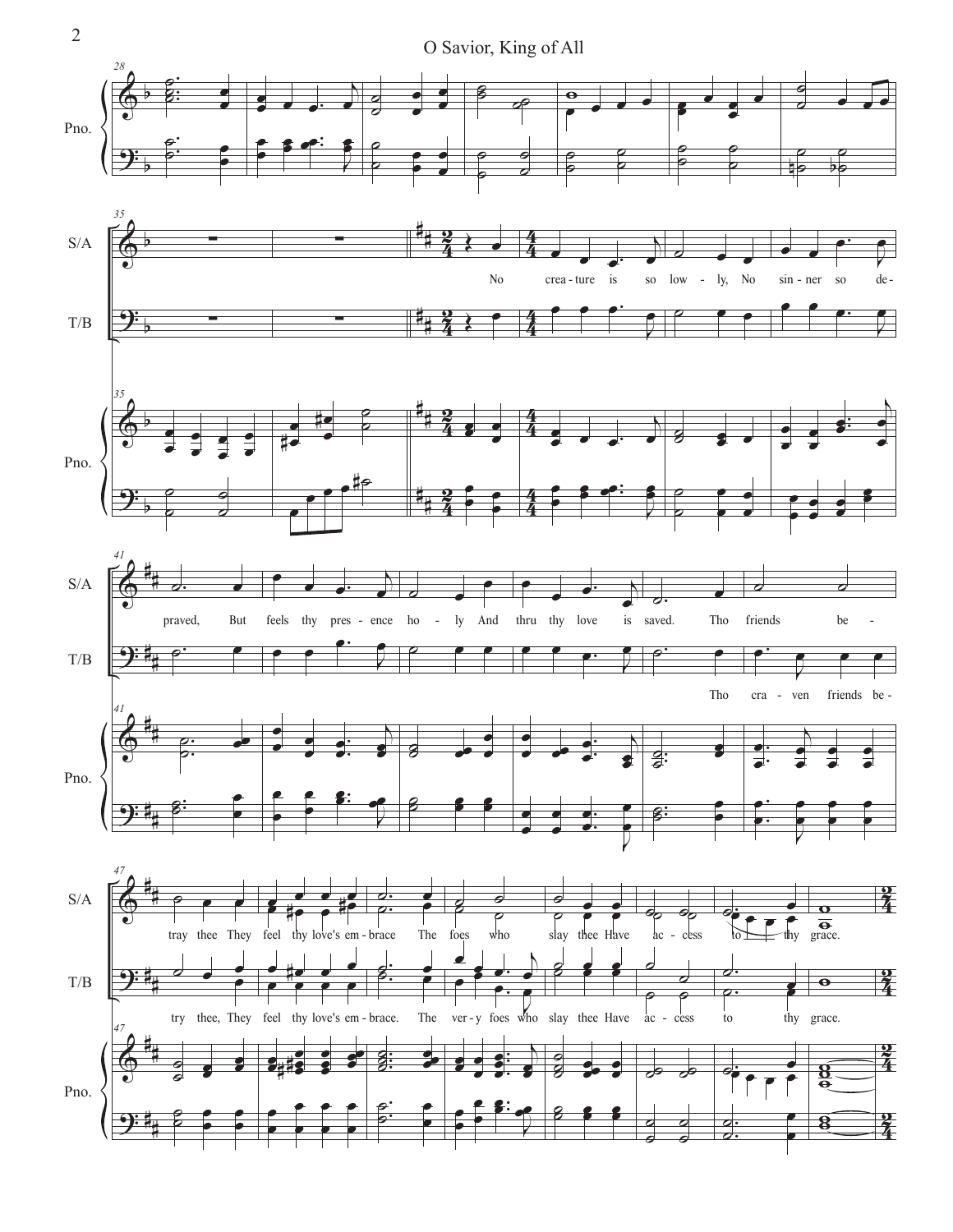